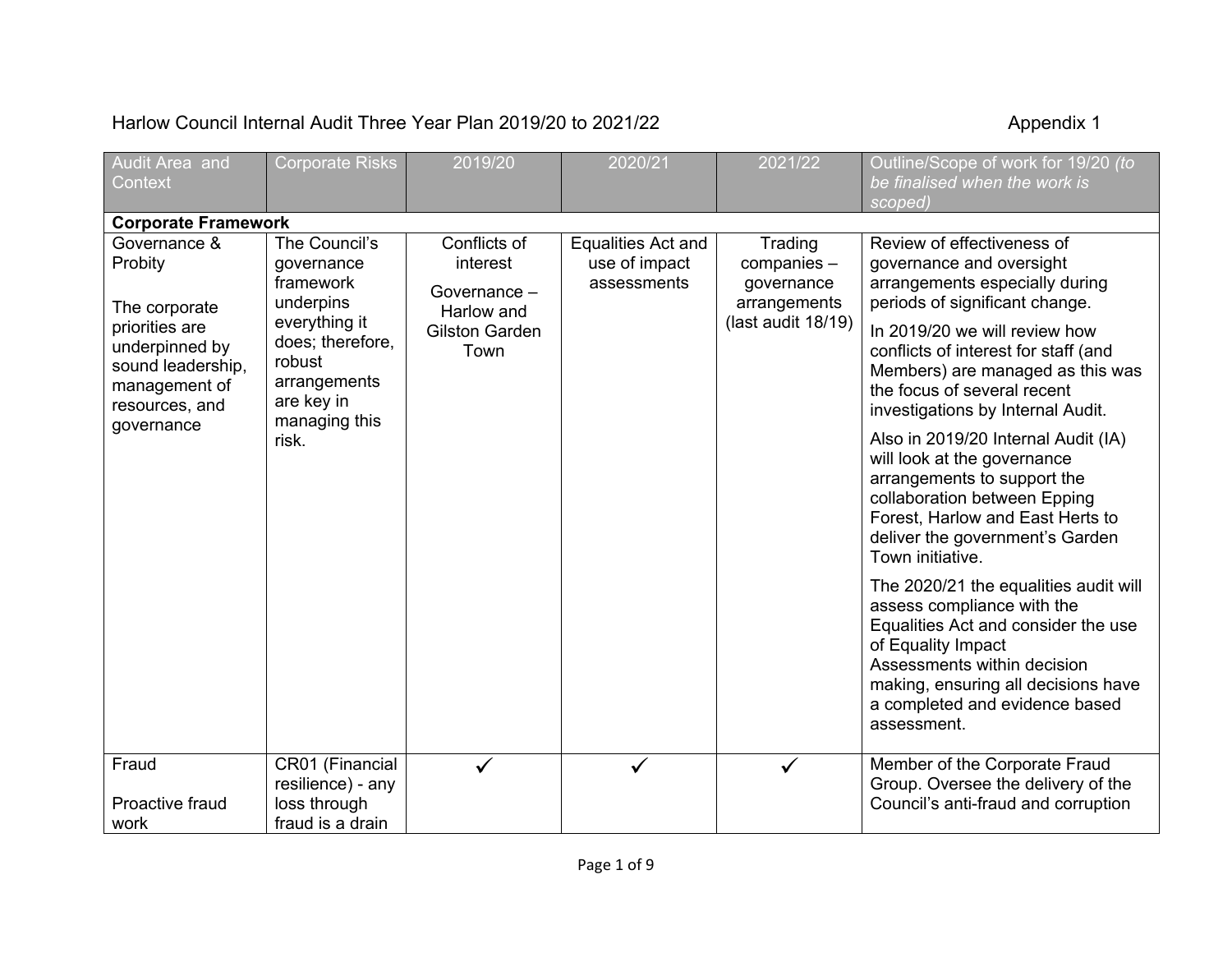| Audit Area and<br>Context                                                                                                                                                                | <b>Corporate Risks</b>                                                                                                                                                                                               | 2019/20                                                                                                                                      | 2020/21                                                                                                | 2021/22                                                  | Outline/Scope of work for 19/20 (to<br>be finalised when the work is<br>scoped)                                                                                                                                                                                                                                                                                                                                                                                                                                                                                                                 |
|------------------------------------------------------------------------------------------------------------------------------------------------------------------------------------------|----------------------------------------------------------------------------------------------------------------------------------------------------------------------------------------------------------------------|----------------------------------------------------------------------------------------------------------------------------------------------|--------------------------------------------------------------------------------------------------------|----------------------------------------------------------|-------------------------------------------------------------------------------------------------------------------------------------------------------------------------------------------------------------------------------------------------------------------------------------------------------------------------------------------------------------------------------------------------------------------------------------------------------------------------------------------------------------------------------------------------------------------------------------------------|
|                                                                                                                                                                                          | on resources                                                                                                                                                                                                         |                                                                                                                                              |                                                                                                        |                                                          | action plan.                                                                                                                                                                                                                                                                                                                                                                                                                                                                                                                                                                                    |
|                                                                                                                                                                                          | which, in turn,<br>reduces the<br>amounts<br>available for<br>service delivery.                                                                                                                                      |                                                                                                                                              |                                                                                                        |                                                          | Potential for fraud considered in all<br>audits. Co-ordinate National Fraud<br>Initiative data matching process.                                                                                                                                                                                                                                                                                                                                                                                                                                                                                |
| Assurance<br>Framework incl.<br><b>Risk Management</b><br>and support to<br><b>Audit Committee</b>                                                                                       | Risk in<br>achieving<br>corporate<br>priorities as<br>these are<br>underpinned by<br>sound<br>leadership,<br>management of<br>resources, and<br>governance.                                                          | $\checkmark$                                                                                                                                 | $\checkmark$                                                                                           | $\checkmark$                                             | Co-ordination of year-end assurance<br>reporting, including the Annual<br>Governance Statement. Member of<br>the Corporate Governance Group.<br>Assistance to Head of Finance and<br>the Insurance and Risk Manager in<br>enhancing and embedding the<br>Council's risk management<br>framework. Support and training to<br>the Audit Committee.                                                                                                                                                                                                                                                |
| Information<br>Management and<br>Governance -<br>Data protection<br>and security. Data<br>sets, owners and<br>protocols.<br>Governance and<br>data sharing.<br>Training and<br>awareness | CR08<br>Information<br>Governance<br>and Data<br>Compliance:<br>Breach of data<br>protection and<br>other legislation<br>related risks<br>which could<br>lead to<br>significant fines<br>and reputational<br>damage. | Data retention<br>and disposals<br><b>GDPR (General</b><br>Data Protection<br>Regulation)<br>checklist<br>Information<br>Governance<br>Group | Data breach<br>management<br><b>Subject Access</b><br><b>Requests</b><br><b>HTS GDPR</b><br>compliance | Data sharing<br>with third parties<br>(last audit 16/17) | Continue to assist the Council's Data<br>Protection Officer (DPO) by<br>providing assurance in targeted<br>areas. For 2019/20 this will be a<br>cross cutting review to ensure the<br>Council's data retention and disposal<br>policy is fit for purpose and being<br>complied with. In addition IA will<br>complete a GDPR checklist for all<br>audits, feeding the results back to<br>the DPO. Member of the Corporate<br>Information Governance Group.<br>The following year Internal Audit will<br>consider the work undertaken by<br>HTS during 2019/20 to ensure it is<br>GDPR compliant. |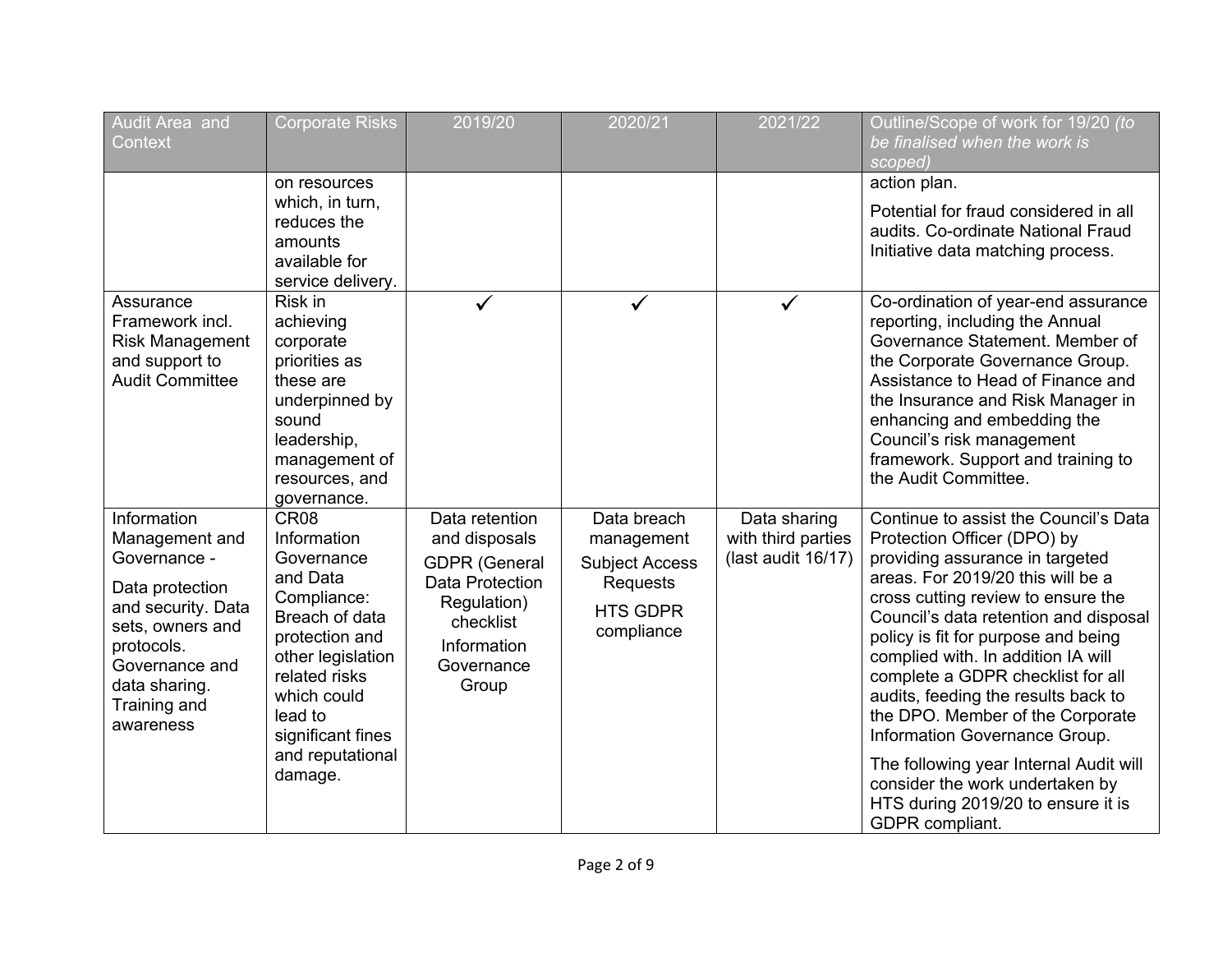| Audit Area and                                                                                                                                        | <b>Corporate Risks</b>                                                                                         | 2019/20                                                                                                           | 2020/21                                    | 2021/22                                                                                                   | Outline/Scope of work for 19/20 (to                                                                                                                                                                                                                                                                                                    |
|-------------------------------------------------------------------------------------------------------------------------------------------------------|----------------------------------------------------------------------------------------------------------------|-------------------------------------------------------------------------------------------------------------------|--------------------------------------------|-----------------------------------------------------------------------------------------------------------|----------------------------------------------------------------------------------------------------------------------------------------------------------------------------------------------------------------------------------------------------------------------------------------------------------------------------------------|
| Context                                                                                                                                               |                                                                                                                |                                                                                                                   |                                            |                                                                                                           | be finalised when the work is<br>scoped)                                                                                                                                                                                                                                                                                               |
| Performance<br>Management:<br>Data integrity &<br>quality (collection,<br>collation, analysis<br>and validation).<br>Use of<br>performance<br>targets | Risk of non-<br>achievement of<br>corporate<br>priorities and<br>lack of<br>transparency.                      | Covered<br>elsewhere                                                                                              | Place                                      | Housing (last<br>audit 2015/16)                                                                           | The suitability and integrity of<br>Performance Indicators (PIs)<br>considered within operational audits.<br>For 2019/20 this includes parks,<br>landscapes and Streetscene,<br>complementing the HTS (Harlow<br><b>Trading Services) Best Value</b><br>Review, Leah Manning Centre and<br><b>Commercial Rents</b>                     |
| Value for Money<br>(VfM) - Guiding<br>principle of the<br>Council                                                                                     | VfM helps the<br>Council<br>manage its<br>corporate risk<br>CR01 on<br>financial<br>resilience.                | Data analytics<br>(purchase cards)                                                                                | Print and<br>stationery                    | Use of<br>consultants<br>Facility<br>Management                                                           | Continue with short/sharp audits<br>driven by data analytics. For 2019/20<br>this will include a follow up of the<br>2018/19 limited assurance purchase<br>card audit.<br>In 2019/20 we will assess the<br>progress being made with the print<br>project as well as looking at the<br>Council's arrangements for buying<br>stationery. |
| Joint Working,<br>Shared Services,<br>Outsourcing and<br>Partnerships                                                                                 | On corporate<br>risk register:<br>CR06 - Lack of<br>resources and<br>capacity,<br>Council and key<br>partners. | Harlow and<br><b>Gilston Garden</b><br>Town (joint<br>initiative with<br><b>Epping Forest,</b><br>and East Herts) | Events<br>Management (last<br>audit 17/18) | <b>Harlow Trading</b><br><b>Services</b><br>(Property and<br>Environment<br>$Ltd$ ) – last audit<br>17/18 | To ensure joint arrangements are<br>working in the best interests for the<br>Council with appropriate<br>governance/monitoring<br>arrangements in place. In 2019/20<br>this will be covered in the<br>governance review of the Garden<br>Town arrangements (see start of<br>Plan).                                                     |
| Projects                                                                                                                                              | Poor project<br>management                                                                                     | Capital projects<br>programme                                                                                     | IT projects and<br>role of IT              | Corporate<br>approach to                                                                                  | Time set aside each year to examine<br>a sample of projects. Capital projects                                                                                                                                                                                                                                                          |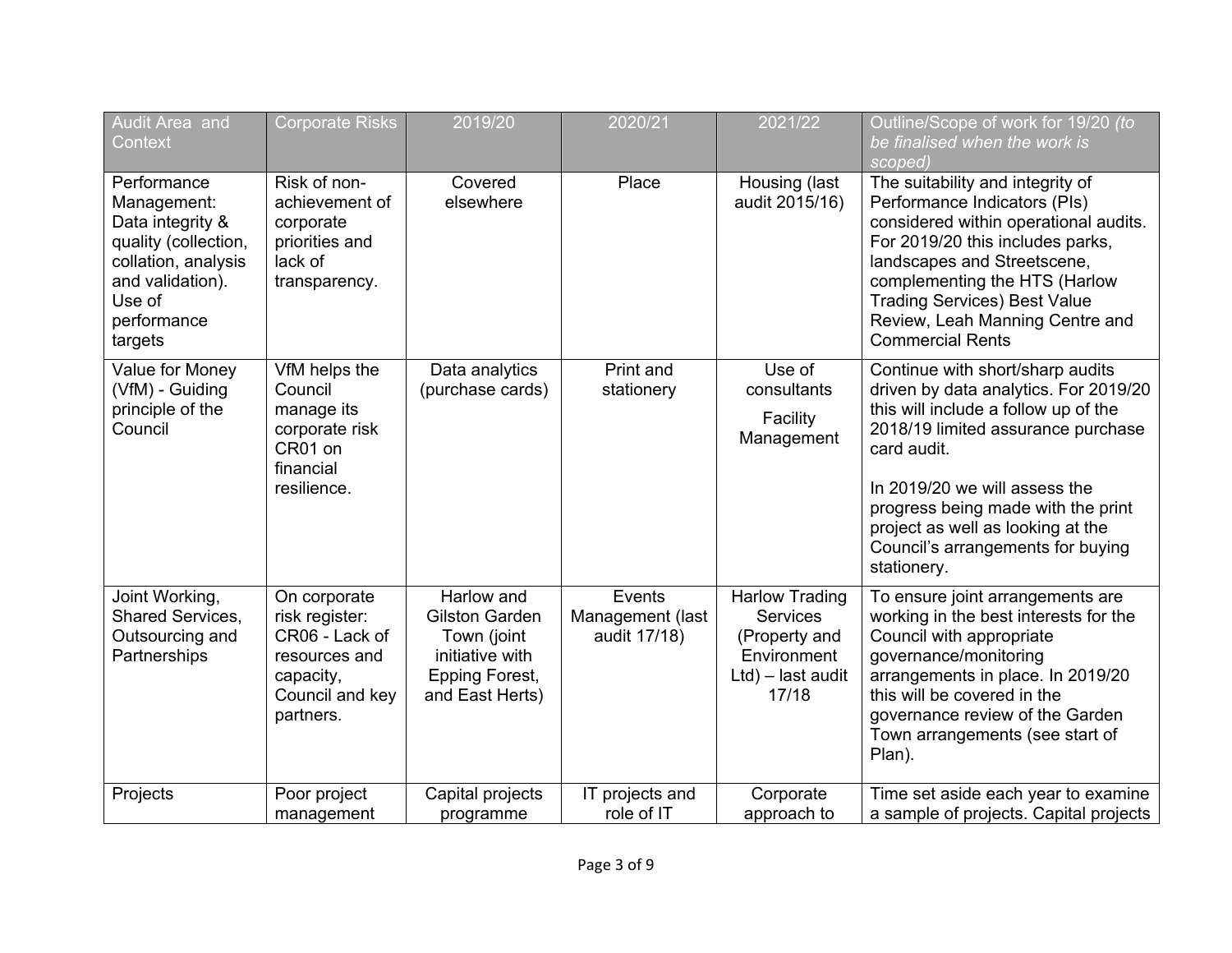| Audit Area and<br>Context                                                                                                        | <b>Corporate Risks</b>                                                                                                                | 2019/20                                                                                     | 2020/21                                                                           | 2021/22                                                                          | Outline/Scope of work for 19/20 (to<br>be finalised when the work is<br>scoped)                                                                                                                                                           |
|----------------------------------------------------------------------------------------------------------------------------------|---------------------------------------------------------------------------------------------------------------------------------------|---------------------------------------------------------------------------------------------|-----------------------------------------------------------------------------------|----------------------------------------------------------------------------------|-------------------------------------------------------------------------------------------------------------------------------------------------------------------------------------------------------------------------------------------|
| Business case,<br>project<br>methodology,<br>governance<br>arrangements,<br>contract<br>management and<br>viability              | increases the<br>risk of projects<br>not being<br>delivered on<br>time, to budget<br>or does not<br>meet the needs<br>of the Council. | (carried forward<br>from 2018/19)<br>Advice and<br>guidance for the<br>HR system<br>project | Governance                                                                        | project<br>management                                                            | will take into account the revised<br>project management methodology<br>being developed within InPhase.<br>Also in 2019/20 internal control<br>advice and guidance will be given<br>whilst procuring and implementing a<br>new HR system. |
| Contingency                                                                                                                      | Annual<br>provision for<br>responsive<br>work, special<br>investigations<br>and/or<br>key/emerging<br>risk areas                      |                                                                                             |                                                                                   | $\checkmark$                                                                     | Will take into account themes/issues<br>coming out of the Annual<br>Governance Statement.                                                                                                                                                 |
| <b>Themed/cross cutting audits</b>                                                                                               |                                                                                                                                       |                                                                                             |                                                                                   |                                                                                  |                                                                                                                                                                                                                                           |
| <b>Income Streams</b><br>Management of<br>resources features<br>in the corporate<br>plan                                         | To ensure<br>financial<br>resilience the<br>Council needs<br>to protect and<br>maximise its<br>income streams                         | Commercial rents<br>- carried forward<br>from 2018/19                                       | Parking (last audit<br>15/16                                                      | Playhouse (last<br>audit 17/18)                                                  | Commercial properties rents will<br>examine how leases are set up and<br>rental income is monitored to ensure<br>there are effective and efficient<br>processes in place being a key<br>source of income for the Council.                 |
| Procurement<br>Themed audits -<br>compliance, VfM,<br>fraud, goods and<br>services. End to<br>end processes<br>(need, selection, | Risks include<br>non-compliance<br>with legislation,<br>fraud, not<br>achieving value<br>for money, poor<br>service delivery.         | <b>HTS and Public</b><br>Contract<br>Regulations                                            | Compliance with<br>Contract<br><b>Standing Orders</b><br>$-$ tendering<br>process | Contract<br>Management<br>and<br>Performance,<br>including the<br>waste contract | IA will assess the level of<br>compliance by HTS to Public<br><b>Contract Regulations.</b>                                                                                                                                                |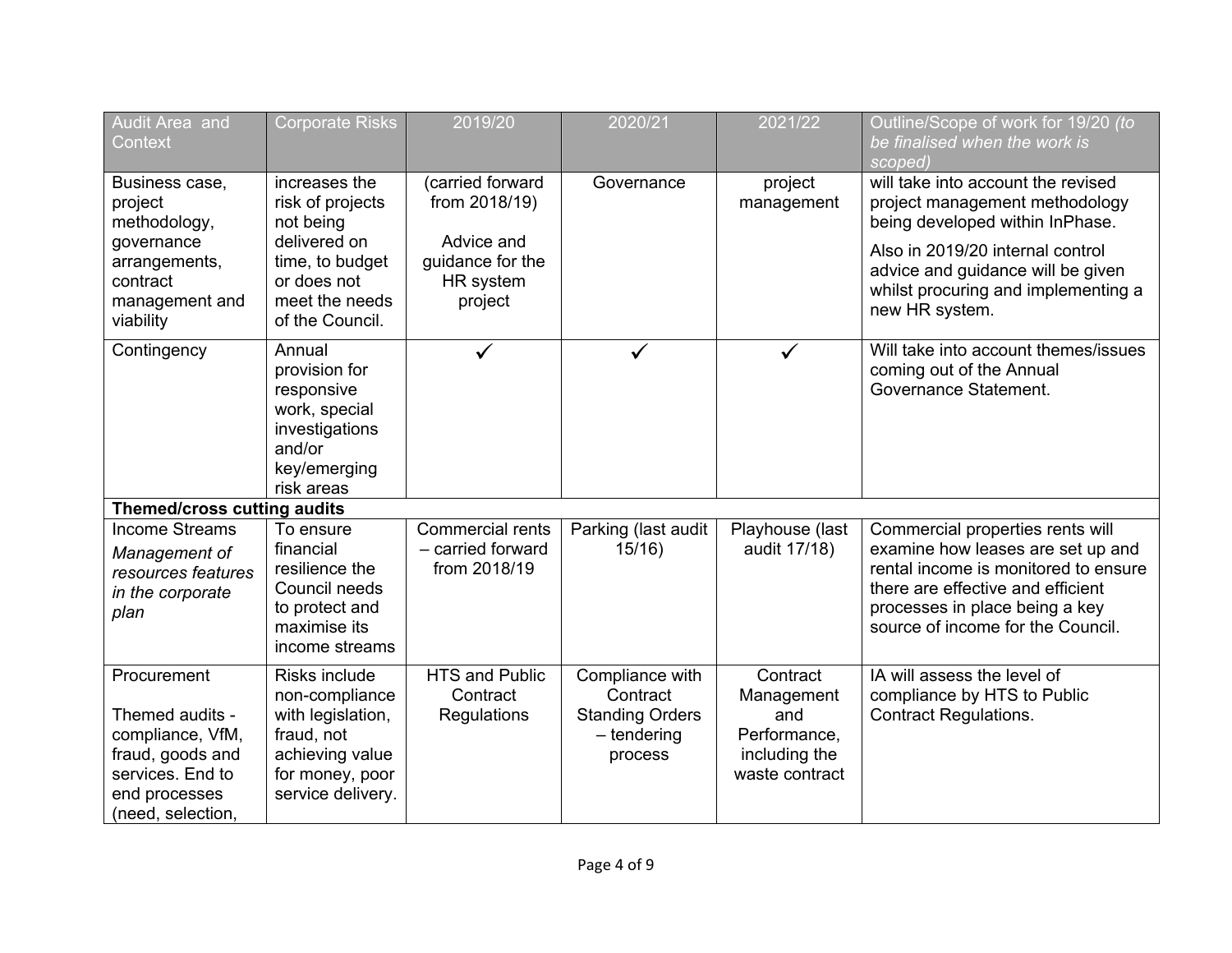| Audit Area and<br>Context                                    | <b>Corporate Risks</b>                                                                                                                                            | 2019/20                                           | 2020/21                                                         | 2021/22                                           | Outline/Scope of work for 19/20 (to<br>be finalised when the work is<br>scoped)                                                                                                                                                    |
|--------------------------------------------------------------|-------------------------------------------------------------------------------------------------------------------------------------------------------------------|---------------------------------------------------|-----------------------------------------------------------------|---------------------------------------------------|------------------------------------------------------------------------------------------------------------------------------------------------------------------------------------------------------------------------------------|
| appointment,<br>contract<br>management &<br>exit strategies) |                                                                                                                                                                   |                                                   |                                                                 |                                                   |                                                                                                                                                                                                                                    |
| Health & Safety                                              | Risk of<br>compromising<br>the health and<br>safety of<br>individuals and<br>non-compliance<br>with H&S<br>legislation<br>leading to fines<br>or<br>imprisonment. | Corporate H&S<br>Framework,<br>including policies | Staff H&S for<br>those located<br>away from the<br>Civic office | Staff wellbeing<br>including stress<br>management | In 2019/20 we will assess the H&S<br>framework in place to protect people<br>working for and visiting the Council<br>as the H&S function now sits in a<br>different service.                                                       |
| <b>Business</b><br>Continuity<br>Planning (BCP)              | Without<br>adequate BCP<br>the Council<br>could fail to<br>deliver its<br>services in the<br>event of<br>significant<br>incident.                                 | <b>Business</b><br>Continuity<br>Planning         | <b>IT Disaster</b><br>Recovery (last<br>audited 16/17)          | Emergency<br>Planning                             | Using a checklist approach business<br>continuity and IT Disaster recovery<br>arrangements will be assessed.<br>Followed by a technical review of the<br><b>Council's IT Disaster Recovery</b><br>arrangements the following year. |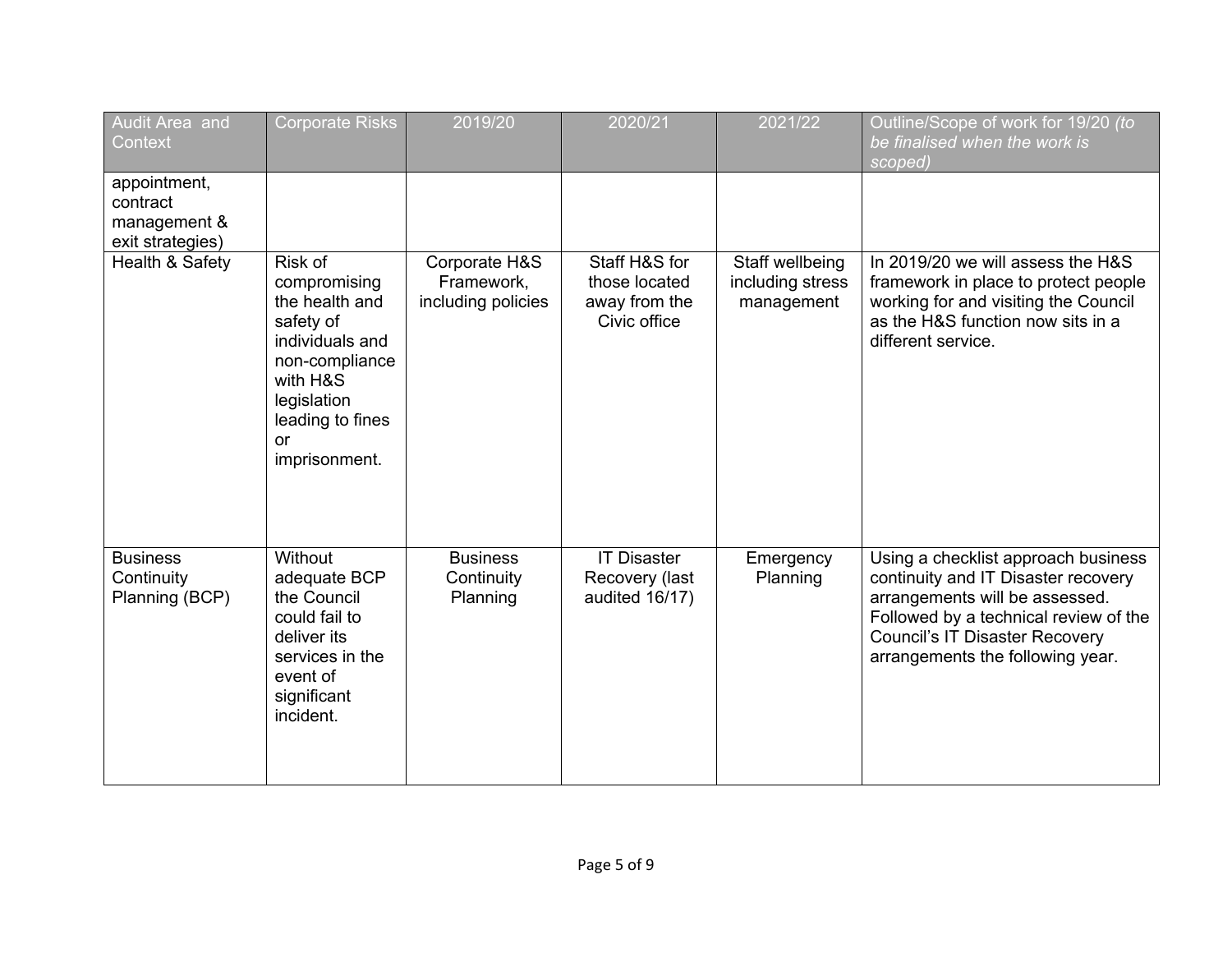| Audit Area and<br>Context                                                                                                                                                                                      | <b>Corporate Risks</b>                                                                                                                                                                                                                        | 2019/20                                                                                               | 2020/21                                                                                       | 2021/22                                                                                         | Outline/Scope of work for 19/20 (to<br>be finalised when the work is<br>scoped)                                                                                                                                                                                                                                                                                                                                                                                                      |
|----------------------------------------------------------------------------------------------------------------------------------------------------------------------------------------------------------------|-----------------------------------------------------------------------------------------------------------------------------------------------------------------------------------------------------------------------------------------------|-------------------------------------------------------------------------------------------------------|-----------------------------------------------------------------------------------------------|-------------------------------------------------------------------------------------------------|--------------------------------------------------------------------------------------------------------------------------------------------------------------------------------------------------------------------------------------------------------------------------------------------------------------------------------------------------------------------------------------------------------------------------------------------------------------------------------------|
| <b>Key Financial</b><br>Controls (KFC)<br>Four-year rolling<br>programme of full<br>system and key<br>control audits<br>(unless significant<br>change in<br>process/system or<br>poor audit<br>outcome)        | CR01 (Financial<br>resilience)                                                                                                                                                                                                                | <b>Fixed Assets</b><br>Register (last<br>audit 14/15)<br>Treasury<br>Management (last<br>audit 15/16) | Payroll (last audit<br>16/17<br>Benefits (last<br>audit 16/17)<br>Cash and banking<br>(16/17) | Council Tax and<br><b>Business Rates</b><br>(last audit 16/17)<br>Debtors (last<br>audit 16/17) | Rolling programme of key financial<br>control (KFC) audits, therefore,<br>some audits do not feature in this 3-<br>year plan these being housing rents<br>(last audit 18/19), creditors (last<br>audit 17/18) and General Ledger<br>(last audit 17/18). Treasury<br>Management will take into account<br>the Council's approach to property<br>investments, being a potential<br>growth area. The payroll audit will<br>take place following implementation<br>of the new HR system. |
| IT Audits:<br>IT Governance, IT<br>Regulation,<br>Security/Privacy,<br><b>Business Systems,</b><br>DRP/BCP,<br>Network,<br>Emerging<br>Technologies e.g.<br>mobile devices,<br>IT Applications and<br>Projects | CR <sub>08</sub><br>Information<br>Governance<br>and Data<br>Compliance:<br>Risks around<br>data and asset<br>security and<br>loss of service.<br>Opportunity for<br>IT to be an<br>enabler for<br>delivering the<br>Council's<br>priorities. | Change and<br>Patch<br>Management                                                                     | Provision of IT<br>services to HTS<br><b>IT Strategy</b>                                      | Cyber security<br>(last audit 17/18)                                                            | A specialist IT Auditor will be brought<br>in for more technical audits. In<br>2019/20 we will make sure there is a<br>structured mechanism when making<br>changes or applying patches.                                                                                                                                                                                                                                                                                              |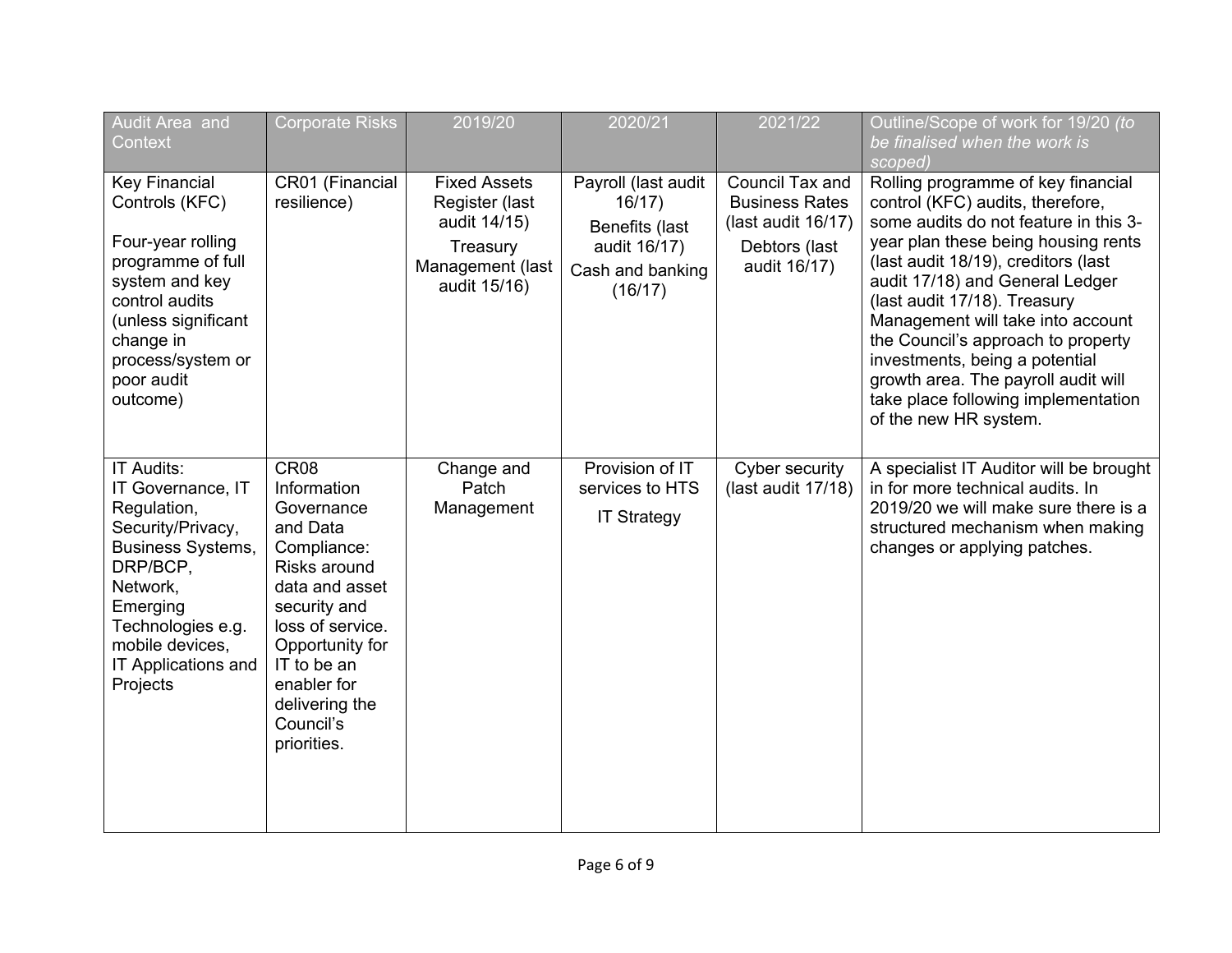| Audit Area and<br>Context                                                                                                                                              | <b>Corporate Risks</b>                                                                                                                 | 2019/20                                                                         | 2020/21                                                                                                                                                                                                           | 2021/22                                                                                                                            | Outline/Scope of work for 19/20 (to<br>be finalised when the work is                                                                                                                                                                                                                                              |
|------------------------------------------------------------------------------------------------------------------------------------------------------------------------|----------------------------------------------------------------------------------------------------------------------------------------|---------------------------------------------------------------------------------|-------------------------------------------------------------------------------------------------------------------------------------------------------------------------------------------------------------------|------------------------------------------------------------------------------------------------------------------------------------|-------------------------------------------------------------------------------------------------------------------------------------------------------------------------------------------------------------------------------------------------------------------------------------------------------------------|
|                                                                                                                                                                        |                                                                                                                                        |                                                                                 |                                                                                                                                                                                                                   |                                                                                                                                    | scoped)                                                                                                                                                                                                                                                                                                           |
| Operational/service audits - Audits post 19/20 may change depending on the Council's risk profile                                                                      |                                                                                                                                        |                                                                                 |                                                                                                                                                                                                                   |                                                                                                                                    |                                                                                                                                                                                                                                                                                                                   |
| Housing:<br>Housing<br>Management<br><b>Property Services</b><br><b>Housing Needs</b><br>and Options<br><b>Sheltered Housing</b><br>Area Housing<br>Home Ownership     | CR03 - Lack of<br>Suitable<br><b>Housing Mix</b><br>CR04 - Lack of<br>adequate<br>Council housing                                      | Homelessness<br>Planned<br>maintenance and<br>major works (last<br>audit 16/17) | Housing<br>Allocations (last<br>audit 2014/15)<br>Voids<br>management (last<br>audit 14/15)<br>Overview of H&S<br>related<br>inspections: gas,<br>fire safety,<br>electrical<br>legionella,<br>asbestos and lifts | <b>Right To Buy</b><br>(last audit 15/16)<br>Sheltered<br>Housing<br>Leaseholders                                                  | The 2019/20 homelessness audit will<br>take into account the Homelessness<br>Reduction Act which came into force<br>April 2018 and will build on similar<br>audits undertaken at Epping Forest<br>and Broxbourne. The planned<br>maintenance/major works audit will<br>focus on those works undertaken by<br>HTS. |
| Community<br>Wellbeing:<br><b>Community Safety</b><br>Community,<br>Leisure and<br>Culture<br><b>Customer &amp; Media</b><br><b>Services</b><br>Youth &<br>Citizenship | CR05 - Inability<br>to fulfil<br>Community<br>Leadership role<br>CR07 - Ability<br>to support<br>children and<br>family<br>aspirations | Leah Manning<br>Centre                                                          | Community<br>Safety (last audit<br>14/15<br><b>Harlow Museum</b><br>Playhouse follow<br>up                                                                                                                        | Community<br>Engagement or<br>Health and<br>Wellbeing<br>Strategy<br>and associated<br>action plans<br>Pets Corner<br>Social Media | The Leah Manning Centre will cover<br>mainly financial and regulatory<br>aspects (Care Quality Commission)                                                                                                                                                                                                        |
| Regeneration and<br><b>Enterprise Zone</b>                                                                                                                             | CR02 - The<br><b>Harlow Offer</b><br>CR06 - Lack of<br>Resources and<br>Capacity,                                                      | Covered under<br>the Garden Town<br>audit                                       | <b>Town Centre</b><br>regeneration                                                                                                                                                                                | <b>Enterprise Zone</b><br>(last audit 16/17)                                                                                       | The Town Centre regeneration audit<br>will build on the outcomes of the<br>2018/19 Economic Development<br>audit.                                                                                                                                                                                                 |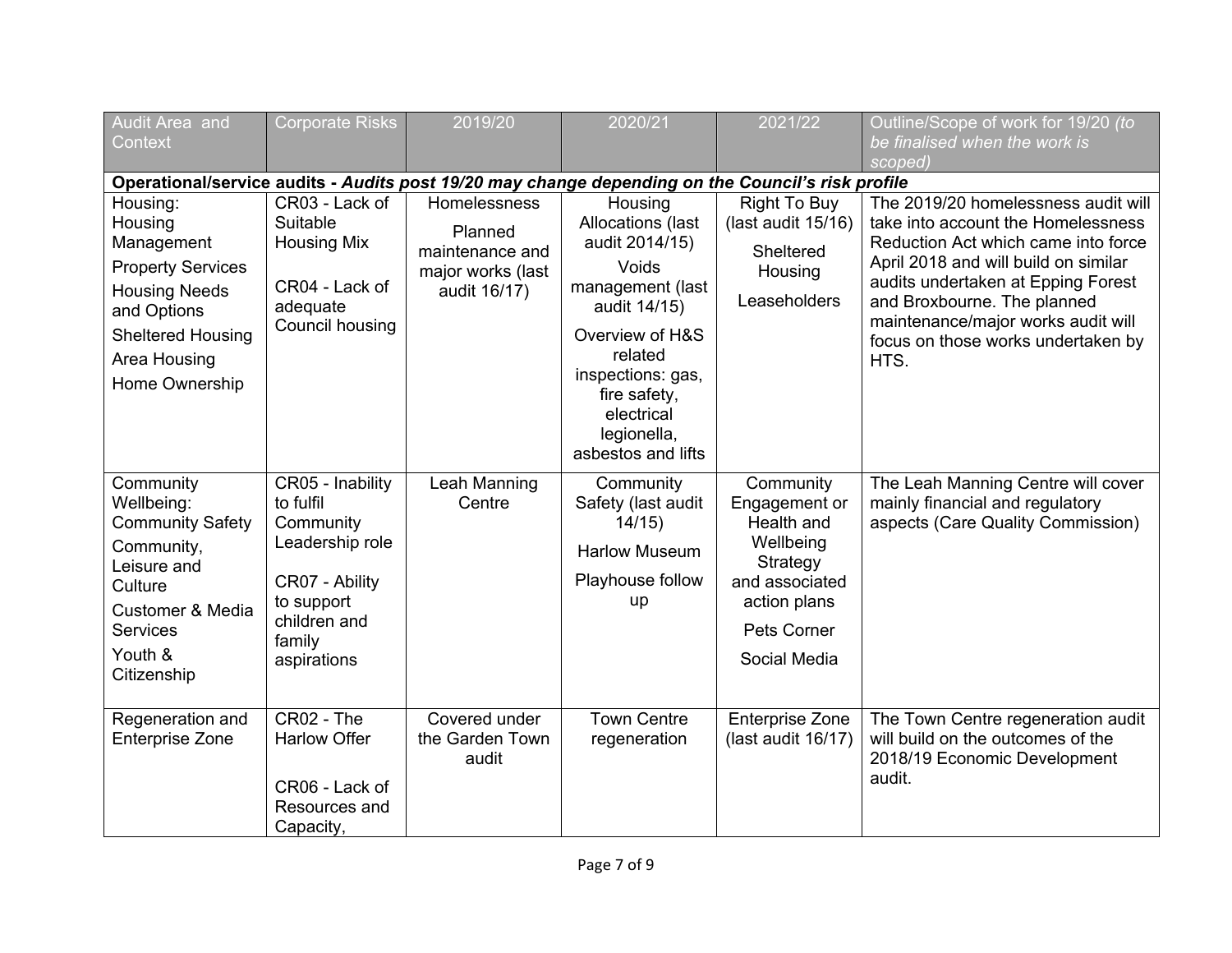| Audit Area and<br>Context                                                                                                                                                                                                  | <b>Corporate Risks</b>                                                                                   | 2019/20                                 | 2020/21                                                                                                                                        | 2021/22                                                                                                                                            | Outline/Scope of work for 19/20 (to<br>be finalised when the work is<br>scoped)                                                                                                                                                                        |
|----------------------------------------------------------------------------------------------------------------------------------------------------------------------------------------------------------------------------|----------------------------------------------------------------------------------------------------------|-----------------------------------------|------------------------------------------------------------------------------------------------------------------------------------------------|----------------------------------------------------------------------------------------------------------------------------------------------------|--------------------------------------------------------------------------------------------------------------------------------------------------------------------------------------------------------------------------------------------------------|
|                                                                                                                                                                                                                            | Council and key<br>partners                                                                              |                                         |                                                                                                                                                |                                                                                                                                                    |                                                                                                                                                                                                                                                        |
| Place:<br>Properties,<br>facilities & projects<br>Properties &<br>estates<br>Operations, energy<br>& emergency<br>planning<br>Planning &<br><b>Building Control</b><br>Environmental<br>Health<br>Licensing<br>Streetscene | CR06 - Lack of<br>Resources and<br>Capacity,<br>Council and key<br>partners                              | Parks,<br>landscapes and<br>Streetscene | Waste<br>management<br>(recycling<br>element)<br>Non-housing<br>property repairs<br>and maintenance<br>Planning and<br><b>Building Control</b> | Asset<br>Management<br>Strategy delivery<br>Development<br>Management<br>(and links to<br>delivery of the<br>Local Plan)<br>Enforcement<br>actions | The 2019/20 planning and building<br>control audit will also include<br>covenant control being a source of<br>income for the Council. The parks<br>and landscapes audit will assess<br>new processes implemented<br>2018/19 and to include playgrounds |
| Governance:<br>Corporate &<br>Governance<br>Support<br><b>Legal Services</b><br><b>Electoral Services</b><br><b>Human Resources</b><br>Procurement &<br>Relationship<br>(covered<br>elsewhere in the<br>plan)<br>Policy &  | Risk of<br>corporate<br>priorities not<br>being met<br>should these<br>service areas<br>fail to deliver. | Covered in other<br>audits              | HR system<br>implementation<br>review<br>HR - Staff<br>performance<br>management<br>(including<br>appraisal<br>arrangements)                   | Staff absence<br>(2017/18)                                                                                                                         | HR related audits are dependent on<br>implementation of the new HR<br>system.                                                                                                                                                                          |